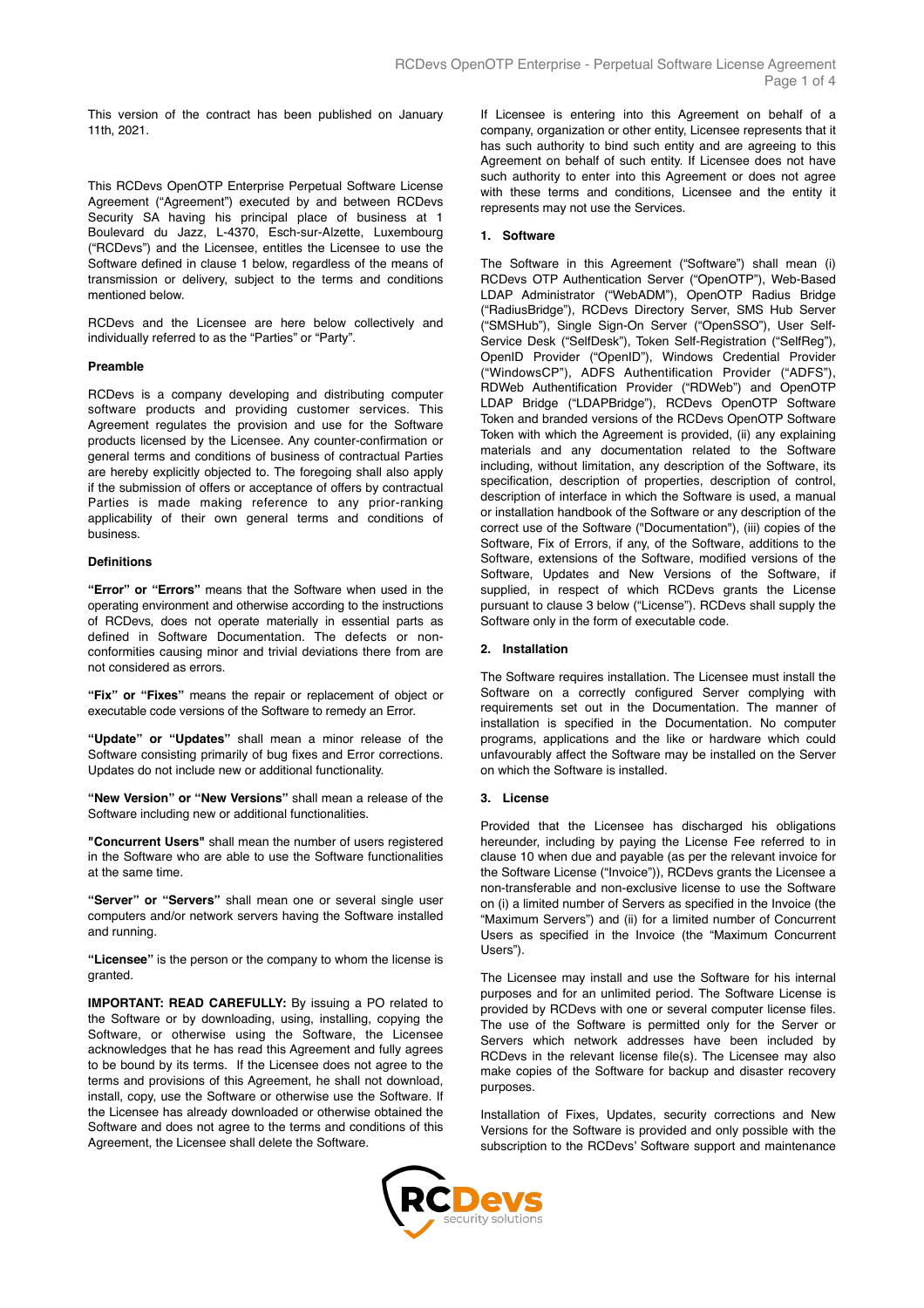services which is available from RCDevs in a separated agreement.

## **4. Obligations and Restrictions on License**

The License is subject to the following obligations and restrictions:

- a. The Licensee shall use the Software only with the authorized Server or Servers, which network addresses have been included in the relevant license file(s). The provided license file(s) may not be shared by alternating use of the Software between different Servers.
- b. The Licensee is expressly prohibited from sub-licensing, selling, renting, leasing or otherwise distributing the Software to third parties or using the Software to develop any derivative work or similar application.
- c. The Licensee shall use the Software only in the manner which is in accordance with all applicable legal regulations in the laws under which he uses the Software including, without limitation, in accordance with applicable limitations arising from copyright laws and other intellectual property rights
- d. The Licensee shall not use, modify, interpret, reproduce or transfer his rights to use the Software or copies of the Software in any manner other than as expressly provided for in this Agreement.
- e. The Licensee shall not analyze, decompile, disassemble a source code or seek to obtain a source code of the Software in any other manner. RCDevs, in its sole and absolute discretion, may have included a portion of the source code or online documentation of the Software. Except for any such portions, THE LICENSEE SHALL NOT MODIFY, REVERSE ENGINEER, DECOMPILE, DISASSEMBLE, OR OTHERWISE ATTEMPT TO DISCOVER THE SOURCE CODE OF THE SOFTWARE, except to the extent this restriction is prohibited by applicable law.
- f. The Licensee shall not use the Software obtained on a trial version or Not-For-Resale ("NFR") basis in any way in order to avoid payment of the License Fee under clause 10 below.
- g. The Licensee shall not obscure, alter or remove any patent, copyright or trademark marking or legend contained on or in any Software or any associated medium or Documentation.
- h. The Licensee shall not permit or authorize any person to do or attempt to do anything with respect to the Software that he cannot do himself under this Agreement.

The Licensee shall use his best efforts to promptly notify RCDevs upon learning of any violation of the above restrictions.

## **5. Intellectual Property Ownership, Reservation of Rights**

Title, copyright, ownership rights, and any other intellectual property rights in and to the Software, including its Documentation, and each copy thereof are and shall remain the only and absolute property of RCDevs. Except as expressly stated herein, this Agreement does not grant the Licensee any intellectual property rights in the Software and all rights not expressly granted are reserved by RCDevs.

# **6. Commencement and End of the Agreement**

This Agreement enters into force at the date written in the Invoice (the "Effective Date"). This Agreement is not limited in time.

The Licensee's rights shall automatically and immediately extinguish without any prior notice from RCDevs if he fails to comply with the provision of this Agreement.

This Agreement may be terminated by either party if the other party is in material breach of any term or condition of this Agreement and such breach is not remedied for a period of thirty (30) days after the party in breach has been notified in writing of such breach by the other party.

Upon termination of the Agreement for any reason, the limited right to use the Software granted to Licensee under this Agreement will immediately terminate and the Licensee has no further right to use the software in any way. The Licensee shall immediately desinstall, delete, destroy or return at his own costs the Software, all back-up copies, if any, and all related materials to RCDevs.

# **7. Disclaimer of warranties.**

THE LICENSEE ACKNOWLEDGES THAT THE SOFTWARE IS PROVIDED ON AN "AS IS" BASIS, WITHOUT ANY EXPRESS OR IMPLIED GUARANTEE OF ANY TYPE, AND, TO THE MAXIMUM EXTENT PERMITTED BY APPLICABLE LAWS, NEITHER RCDEVS, HIS LICENSE PROVIDERS NOR COPYRIGHT HOLDERS PROVIDE ANY EXPRESS OR IMPLIED WARRANTIES, WHETHER EXPRESS, IMPLIED, STATUTORY OR OTHERWISE. RCDEVS SPECIFICALLY DISCLAIMS ALL IMPLIED WARRANTIES, INCLUDING WITHOUT LIMITATION THE WARRANTIES OF TITLE, ACCURACY OF DATA, NON-INFRINGEMENT, NON-INTERFERENCE, AND FITNESS FOR A PARTICULAR PURPOSE. NO GUARANTEE FROM RCDEVS OR ANY OTHER PARTY EXISTS THAT THE FUNCTIONS CONTAINED IN THE SOFTWARE WILL COMPLY WITH THE LICENSEE'S REQUIREMENTS OR THAT THE SOFTWARE OPERATION WILL BE SMOOTH AND FREE OF ERRORS, OR COMPATIBLE WITH PRE-EXISTING EQUIPMENT OR SOFTWARE. THE LICENSEE ASSUMES FULL LIABILITY AND RISK FOR SELECTION OF THE SOFTWARE TO ACHIEVE RESULTS INTENDED BY HIM AND FOR THE INSTALLATION, USE AND RESULTS THAT HE WILL ACHIEVE WITH THE SOFTWARE.

THE LICENSEE ACKNOWLEDGES AND AGREES THAT AS SET OUT IN CLAUSES 2 ABOVE, INSTALLATION OF THE SOFTWARE MAY AFFECT THE OPERATION OF THE EQUIPMENT ON WHICH IT IS INSTALLED.

THE LICENSEE ACKNOWLEDGES AND AGREES THAT RCDEVS UNDERTAKES WARRANTY FOR ONLY THAT WITHIN THE EFFECT OF THIS AGREEMENT, THE SOFTWARE WILL GENERALLY PROVIDE THE FUNCTIONS DETERMINED IN THE DOCUMENTATION.

## **8. No Further Obligations**

This Agreement imposes no obligations on RCDevs except for the obligations specifically listed in this Agreement. RCDevs shall have no obligation to provide any support, maintenance, consultancy and training, corrections, bug fixes, security corrections, upgrades or new releases for the Software.

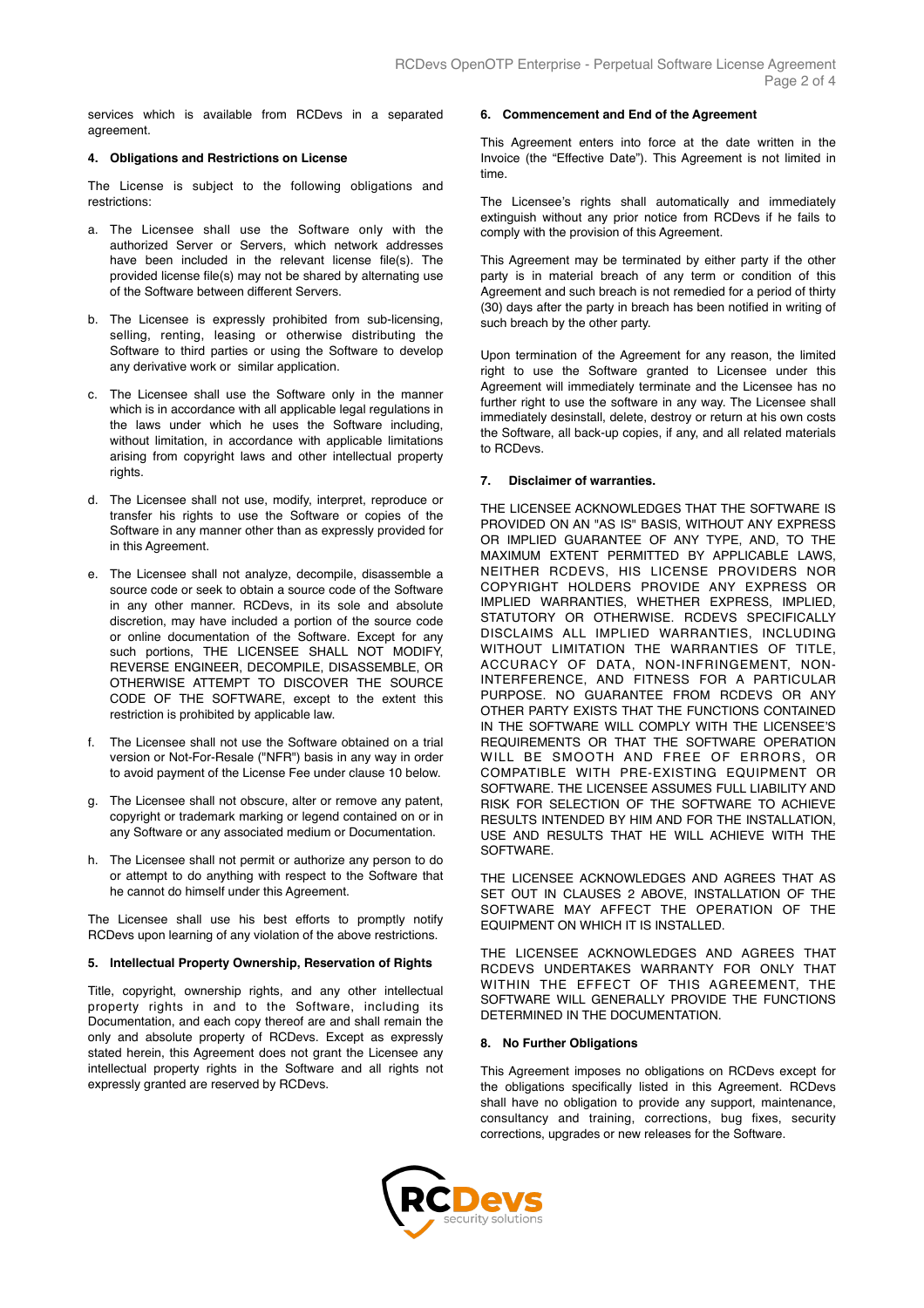The Licensee acknowledges and agrees that this Agreement does not include any support or maintenance terms. The Software support and maintenance services will be delivered according to RCDevs' Software support and maintenance terms, which are available from RCDevs in a separated agreement.

# **9. LIMITATION OF LIABILITY**

TO THE MAXIMUM EXTENT PERMITTED BY APPLICABLE LAWS, IN NO EVENT SHALL RCDEVS, HIS OFFICERS, EMPLOYEES AND/OR LICENSE PROVIDERS BE HELD LIABLE FOR ANY LOST PROFIT, REVENUE, SAVINGS OR SALES, OR FOR ANY LOSS OF DATA, OR FOR COSTS EXPENDED TO PROCURE SPARE GOODS OR SERVICES, FOR PROPERTY DAMAGE, PERSONAL DAMAGE, LOSS OF USE, BUSINESS INTERRUPTION, LOSS OF BUSINESS INFORMATION OR FOR ANY SPECIAL, DIRECT, INDIRECT, INCIDENTAL, ECONOMIC, COVERING, CRIMINAL, SPECIAL OR CONSEQUENTIAL DAMAGE, CAUSED IN ANY MANNER WHATSOEVER, WHETHER ARISING FROM A CONTRACT, NEGLIGENCE OR OTHER FACT ESTABLISHING THE OCCURRENCE OF LIABILITY, INCURRED DUE TO THE USE OF OR IMPOSSIBILITY TO USE THE SOFTWARE, EVEN IN THE EVENT THAT RCDEVS OR HIS LICENSE PROVIDERS HAVE BEEN NOTIFIED OF THE POSSIBILITY OF SUCH DAMAGE. BECAUSE CERTAIN JURISDICTIONS AND CERTAIN LAWS DO NOT PERMIT THE EXCLUSION OF LIABILITY BUT MAY ALLOW THE LIMITATION OF LIABILITY, THE LIABILITY OF RCDEVS, HIS OFFICERS, HIS EMPLOYEES AND/OR LICENSE PROVIDERS IN SUCH CIRCUMSTANCES SHALL IN NO EVENT EXCEED AN AMOUNT EQUAL TO 5.000 EUROS.

No provision of this Agreement shall affect the rights of such a Party for which the law recognizes the rights and position of a consumer. RCDevs on his own behalf, on behalf of his officers, employees and on behalf of his license providers shall act for the purpose of refusal, exclusion or limitation of the obligations, liability and warranties as set out in clause 9, except for any other purpose or in any other matters.

## **10. License Fee and Payment Terms**

The Software is licensed not sold. An annual License Fee for the Software shall be specified in the relevant Invoice for the Software License (the "License Fee") which shall make reference to the Maximum Servers and Maximum Concurrent Users for which the Software is designated. The payment of the License Fee for the Software must be done in advance. After the reception of the payment for the License Fee by RCDevs, the Licensee shall become entitled to use the Software in accordance with the terms and conditions of this Agreement throughout the period for which the Licensee has acquired the right to use the Software. By paying the License Fee, Licensee agrees to be bound by the terms and conditions of the present Agreement. The Licensee shall be liable for the fulfillment of tax and duty charges related to the provision of the License for the Software stipulated by applicable law, except for income taxes of RCDevs in RCDevs' country. If the License Fee is not paid by the due/maturity date, the License for the Software shall be automatically revoked and the Licensee shall pay all costs connected with the recovery of a receivable due, including attorney fees and court fees (on an attorney-own-client scale).

The Software License Fee does not include the support and maintenance services for the Software.

In the event that the payment of the License Fee is not received by RCDevs before the Effective Date, Licensee can ask RCDevs by written for a temporary Software License (Trial) to use the Products before the payment is received by RCDevs. RCDevs may at its sole discretion generate the temporary Software License for the Licensee.

If the payment of the invoice is not received by RCDevs before the payment delay approved by RCDevs and before the expiration date of the current license, RCDevs may at is sole discretion extend the current license of the Licensee by generated a temporary license. If RCDevs decides not to extend the license, the Licensee has not the right to ask for a compensation and RCDevs will not be responsible of the damage occurred by the interruption of the license.

In the event that the Licensee needs to use the Software on more Servers or exceeds the number of Maximum Concurrent Users licensed, the Licensee agrees to request from RCDevs and pay for the required additional Servers and/or Concurrent Users.

In the event that RCDevs discovers that the Licensee uses the Software in a way that exceeds the number of Maximum Servers or Maximum Concurrent Users licensed, RCDevs shall revoke this Agreement and/or seek any other legal remedies to which it is entitled.

# **11. NFR and Trial Version**

The Licensee may use the Software supplied as NFR or trial version exclusively for verifying and testing the Software features. He may also use the NFR Software for demonstration purposes.

# **12. Organization and End User Data on End User and Protection of Rights**

The Licensee agrees that RCDevs may check, by his own means, whether the Licensee is using the Software in accordance with the provisions of this Agreement. The Licensee hereby authorizes RCDevs to access the Software data so that RCDevs can identify the Licensee and those end-users and Servers for which the Software is designated and licensed. THE LICENSEE ACKNOWLEDGES AND AGREES THAT ANY INFORMATION, INCLUDING PERSONAL DATA (IN RESPECT OF THE LICENSEE AND THE END USERS), PROVIDED TO RCDEVS MAY BE MAINTAINED AND PROCESSED UNDER LUXEMBOURG JURISDICTION.

## **13. Compliance**

The Licensee shall comply with all applicable laws in connection with the Software. Without limiting the foregoing, the Software, the Documentation or parts thereof, including the information about the Software and parts thereof, shall be subject to the measures on monitoring of imports and exports under legal regulations which may be issued by the governments competent for the issuance thereof under applicable law. The Licensee agrees to strictly comply with all applicable import and export regulations and acknowledges that he shall be held liable for the obtaining of licenses for export, re-export, transfer or import of the Software.

# **14. Applicable Law**

This Agreement shall be governed by and construed in accordance with the Luxembourg law. The Licensee expressly agrees that exclusive jurisdiction for any claim or dispute with RCDevs or relating in any way to his use of the Software resides in Luxembourg and he further agrees and expressly consents to the exercise of the personal jurisdiction in courts of competent